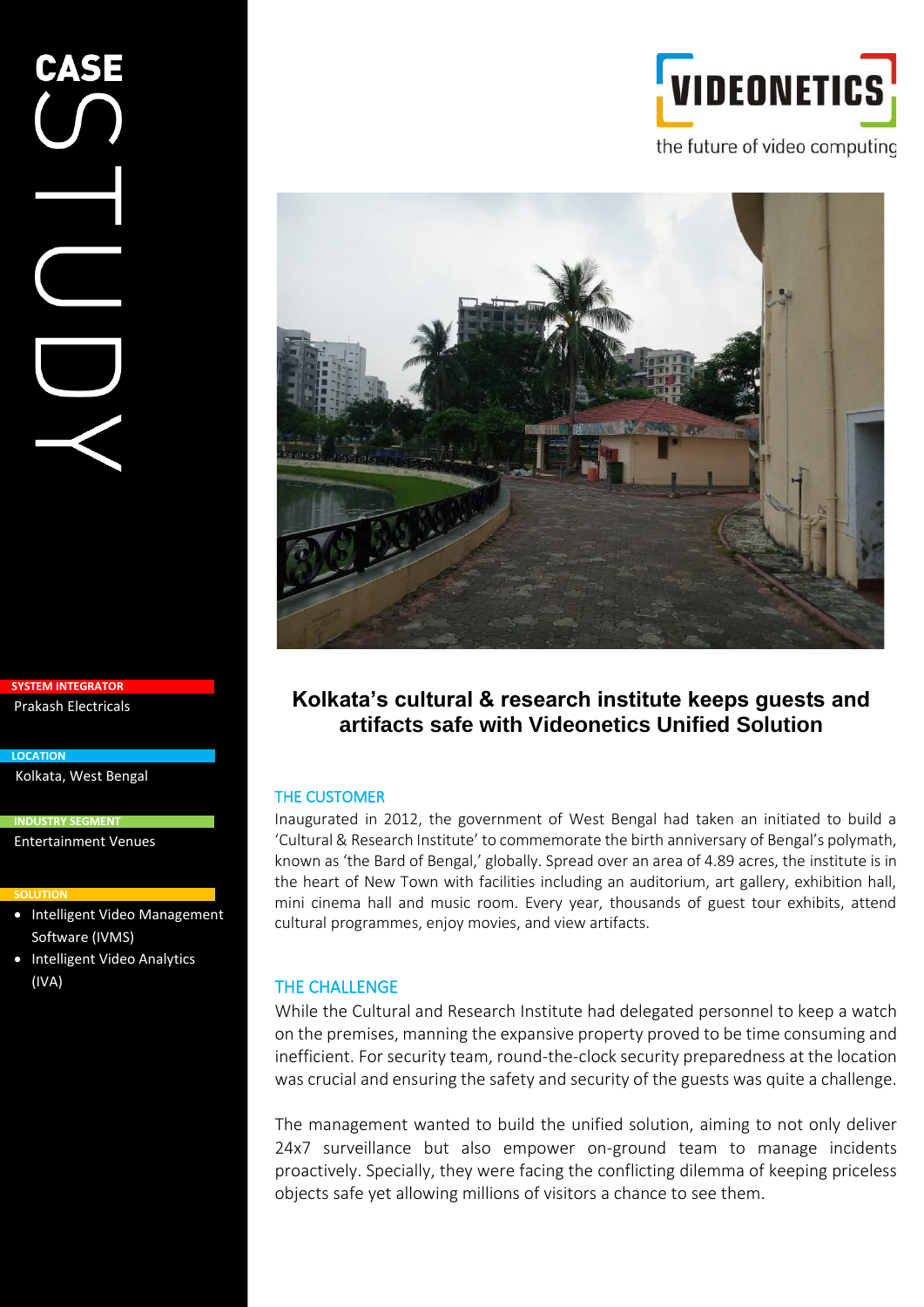

# THE SOLUTION

After analyzing the requirements, the Videonetics team conducted a detailed survey of the property along with the system integrator for the project, Prakash Electricals, to draw out a comprehensive plan for the campus. The state-of-the-art Videonetics unified solution combining Intelligent VMS and Intelligent Video Analytics coupled with IP cameras were chosen to address the unique needs of specific areas.

- 1. Videonetics Intelligent VMS helps in recording and viewing 25+ cameras throughout the property including gated entrance, open air pavilion, fountain park, art gallery, auditorium, passages, server room to name a few.
- 2. The institute wanted a video analytics solution that could help with protecting valuable artifacts in the art gallery. The art gallery is secured with virtual and invisible protective barrier called 'Artifact Protection'. If an individual breaches this perimeter, in an attempt to touch or steal an artwork/paintings, an alarm is triggered and immediately received both in the centralized location as well as by the security personnel on their mobile devices, allowing them to react and take action quickly.
- 3. During the survey, some of the vulnerable areas were identified where Videonetics deployed 'Zone Monitoring' as part of unified solution. The zone monitoring was required at entrance, operators' room, art gallery, park space, to detect when a person stays beyond a certain duration in a user-marked zone.